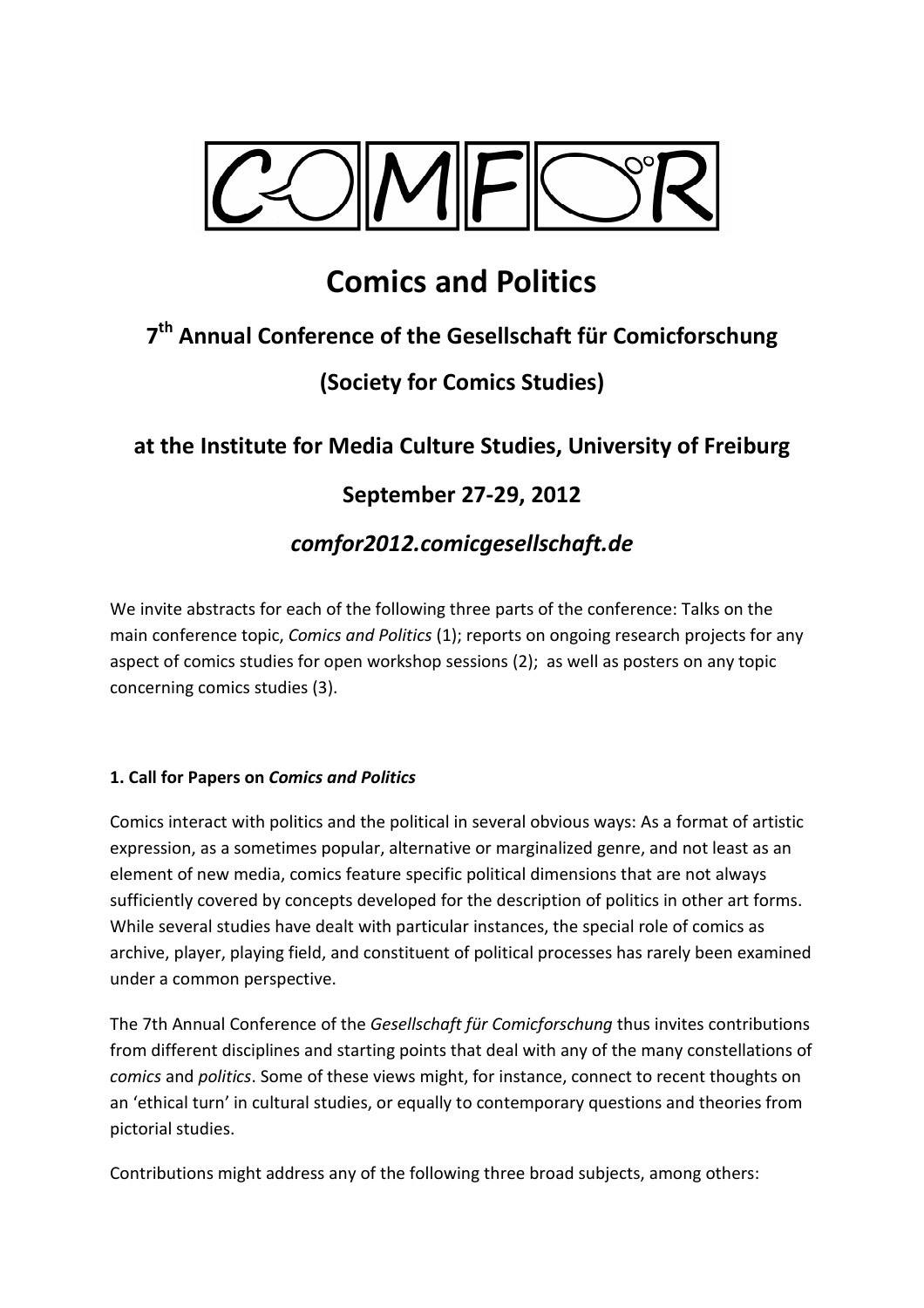#### *I. Comics Activism: Criticism and Propaganda*

Political elements in comics are most conspicuous where they are dealt with topically and explicitly: In depictions, evaluations, negotiations and interventions of political issues. Such comics come in many different forms, from propaganda with a clear political, religious, or cultural agenda, through satirical, subversive, and socially critical work, up to and including alternative media and grey publications. Along with other fictional or documentary comics on contemporary or historical political issues, they also add to an archive of political topics and discourses. Some prominent examples here might connect to Postcolonial or Gender Studies, which have sometimes been somewhat neglected in existing comics studies.

Contributions to this area might, for instance, deal with contexts of publication, habits of reading, dimensions of social effect, as well as topical content and delivery of political concepts in comics. Some objects for research might include cultural treatments of political processes (such as comics 'about' the Third Reich, the Cold War, 9/11, etc.); as well as comics that are actively engaged in political debate (such as comics 'in favour of' Christian fundamentalism, alternative energy sources, equal rights movements, etc.); but also and not least comics that are foremost conceived and produced as parts of official or alternative political discourses (such as comics 'in' politics: the report of the 9/11-commission, military informational and instructional material, etc.).

#### *II. Comics under Control: Censorship and Comic Codes*

From a different angle, comics appear as *objects* of political processes: Where they have been regarded dominantly as children's and youth literature, they have variously come under the gaze of different concepts of education and socialization, and have been discussed as paradigmatic 'new media' – both in apocalyptic warnings of destructive media or as positive vehicles of integration. In other contexts, comics have been described as subversive and alternative forms of communication: Underground Comix and other formats often deliberately play with a performative self-marginalization, employing ostentative obscenity, phantasmagorical depictions of violence, pornography and other echoes of content excluded in controlled media.

Contributions to this area might, for instance, deal with explicit calls for censorship (such as those connected to Wertham's *Seduction of the Inncocent* or the Comics Code Authority) through circumstantial pressure on forms and contents (such as modified imagery in recent Barks- and Hergé-publications) up to texts that offer self-reflective commentary on their own limits (perhaps most prominently in *Maus*' differentiated self-commentary on the limits and discomforts of its animal allegories). In all of these, political control of media can also be read as a political view of media: In these discourses, comics are first described as harmful,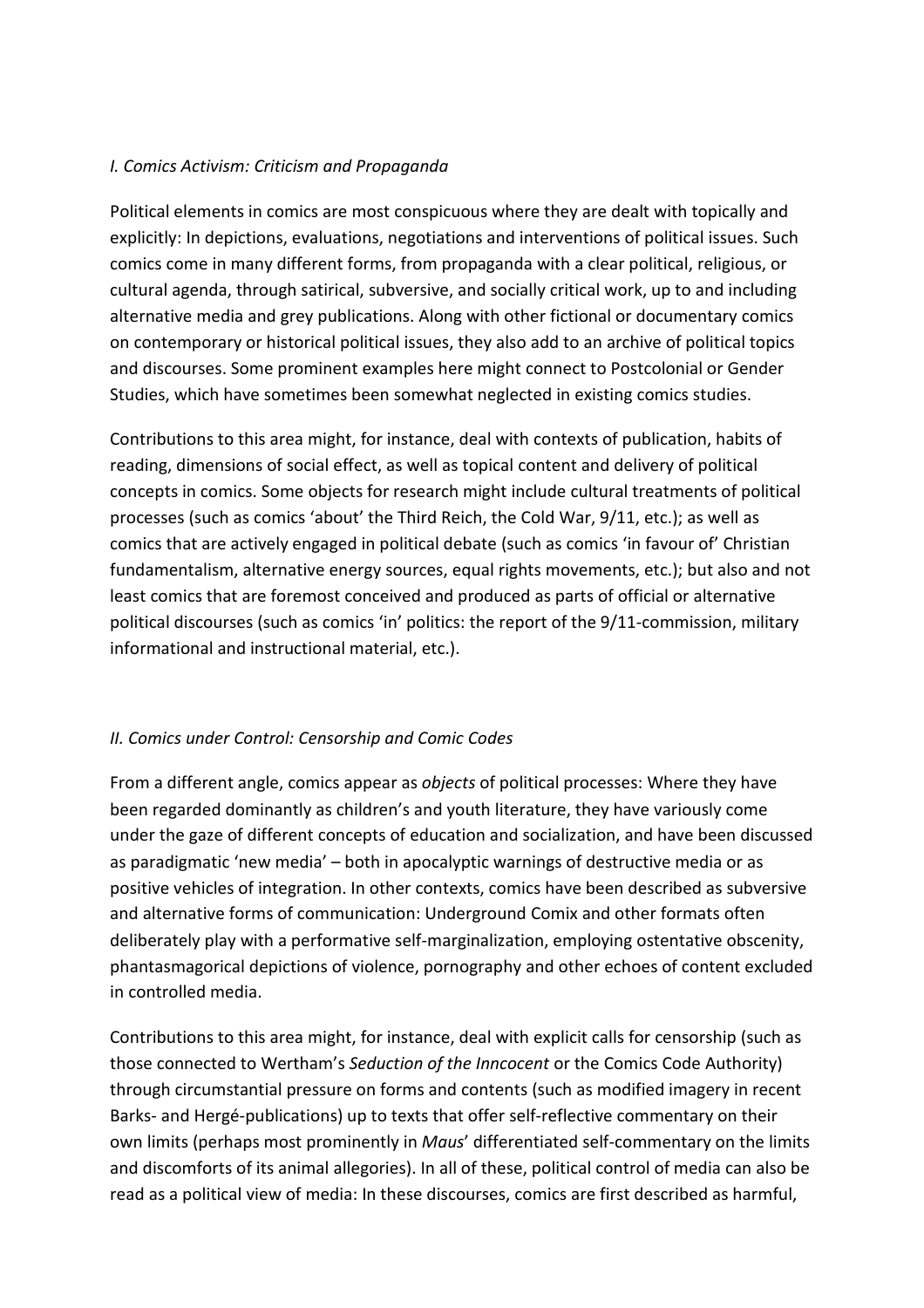deviant, dangerous, or as productive, useful, educational, in order to justify calls for their restriction or propagation. Can Wertham's condemnation of comics also count as one of the first detailed, if controversial, analyses of comic books and panel structures?

#### *III. Comics as a Political Art Form: Aesthetics and Ideology*

Beyond the explicit treatment of the political in comics, and the explicit treatment of comics in political discourse, many further questions concern the political dimension of specific aesthetics, imageries, and media dispositives in comics. Connecting to models of cultural criticism (from Benjamin and Adorno through to Didi-Huberman, Rancière, or Badiou, or particular theories of pictorial ideology by the likes of Oudart or Heath, and many more), contributions to this area might deal, for instance, with basic constituents of comics and their mimetic conventions, structural effects, processes of narrativization and fictionalization, body imaginations and genre traditions. The very division of the sensual realm into writing and image can no less avoid political relevance than the many issues surrounding a just and justifiable depiction of realities and intentions.

This opens up questions about the formal semantics of the art form, some of which are again dealt with explicitly in comics. Are comics systematically, or are particular comics especially, politically resistant, by the very means of their artistic practice? Or does their connection to mass production and mass media ground them in politically affirmative mainstream cultures? Which concepts might be employed to describe such a basic political dimension of comic book aesthetics?

#### **2. Call for Papers for the Open Workshop**

Beyond the discussion of each year's special topic, the German Society for Comics Studies aims to further co-operation and dialogue in all areas of comics research. The  $7<sup>th</sup>$  Annual Conference will therefore re-introduce an open workshop format that allows researchers to present and gather feedback on on-going projects within comics studies in all stages of development, and without any thematic restrictions – not limited to *comics and politics*. The invitation stands for colleagues in all phases of academic careers to discuss any projects on which they are currently working, be it as BA, MA or PhD candidates, established institutional researchers, or free scholars.

#### **3. Call for Papers for the Poster Section**

The third part of the conference will, for the first time, present a poster section. Ongoing as well as concluded research projects on all topics – not limited to *comics and politics* – can be